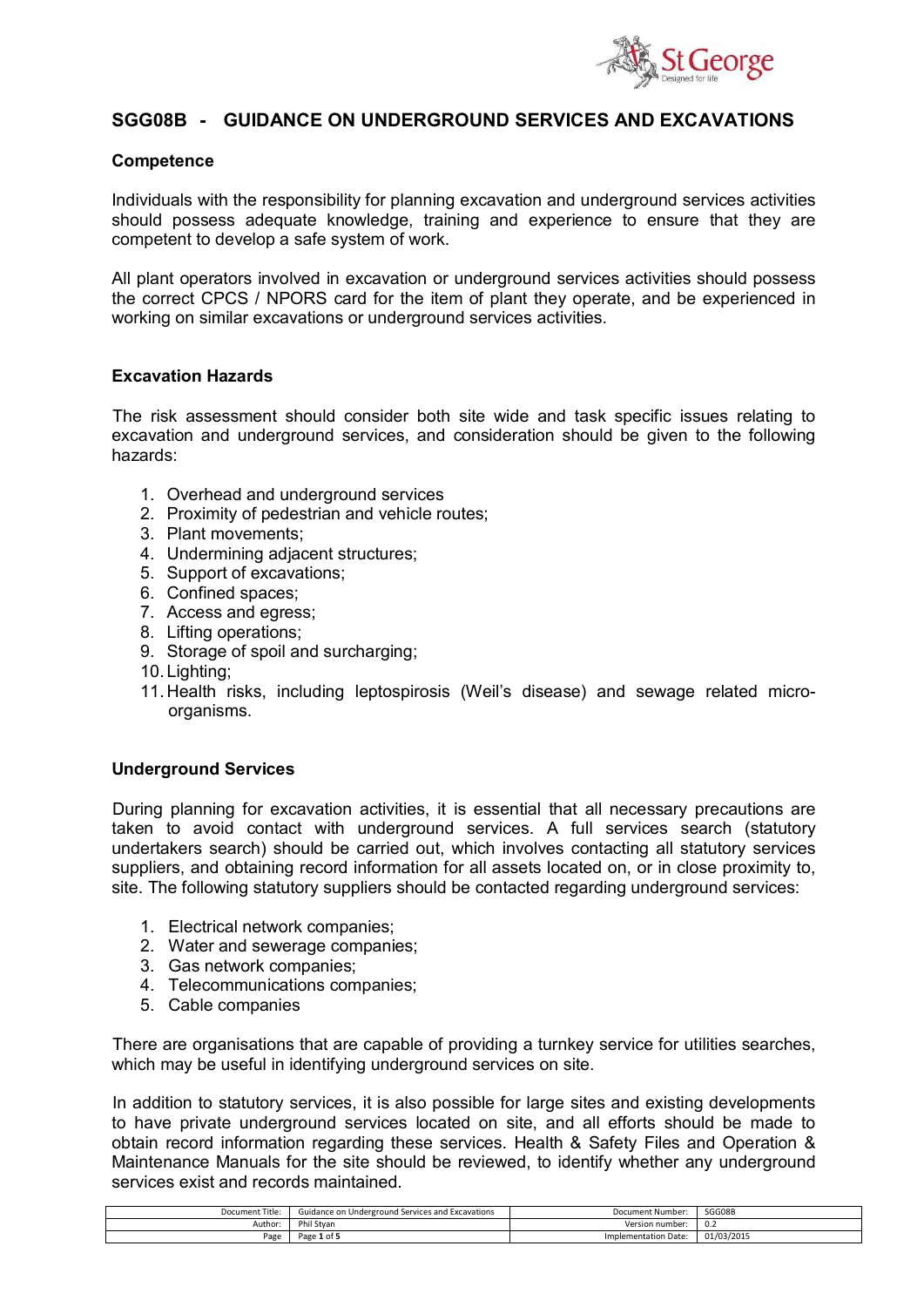

Once underground services have been located through a desktop study, a site based survey should be carried out to verify the exact location of each service. This should be carried out using detection equipment such as:

- 1. Cable avoidance tool (CAT) and generator (genny);
- 2. Metal detector; or
- 3. Ground penetrating radar (GPR).

All of these items of equipment have their limitations in identifying underground services, therefore, selection of equipment should be based on the specific condition of the site underground services.

To ensure that the risk of contact with underground services is eliminated, each underground service should be identified and marked to confirm the exact location and connection status. To identify the exact location and depth of the underground service, trial holes should be dug by hand or through the use of vacuum excavation. Power tools should only ever be used to break out hard surfaces, however, these should avoid penetrating too deep in the event that the underground service has been laid in a shallow trench.

Finally, once exposed and correctly identified, the underground service should be properly marked on site through the use of paint on hard surfaces, or the use of wooden stakes or posts in soft ground. The marking should correctly colour code the service and, if possible, provide additional information relating to the depth and connection status.

If an underground service is not required on site following identification, then a request should be made to the owner or operator to disconnect the underground service, or terminate the feed outside of the site boundary.

#### **Ground Investigation**

A ground investigation should be carried out on all sites where excavations or underground services activities are planned, to provide more detailed information of the ground to be excavated. As ground conditions can vary widely, it is important to identify the geological formation, and hence, the properties and characteristics of the various materials to be excavated.

An interpretive report from a ground investigation should be provided to anyone planning an excavation or underground services activities, in order that they can adequately assess the requirement for temporary support.

In addition, a ground investigation should also be used to analyse soil samples and determine whether contamination is present within the ground. The soil testing results should allow anyone planning an excavation or underground services activity to assess the need for additional risk control measures, in the event that contamination is present.

#### **Confined Spaces**

A confined space is created when a work area is substantially (though not always entirely) enclosed, and where there is a reasonably foreseeable risk of serious injury from hazardous substances or conditions within the space or nearby.

| Document Title: | Guidance on Underground Services and Excavations | Document Number:     | SGG08B     |
|-----------------|--------------------------------------------------|----------------------|------------|
| Author:         | Phil Stvan                                       | Version number:      | v.c        |
| Page            | : 2 of 5<br>Dago                                 | Implementation Date: | 01/03/2015 |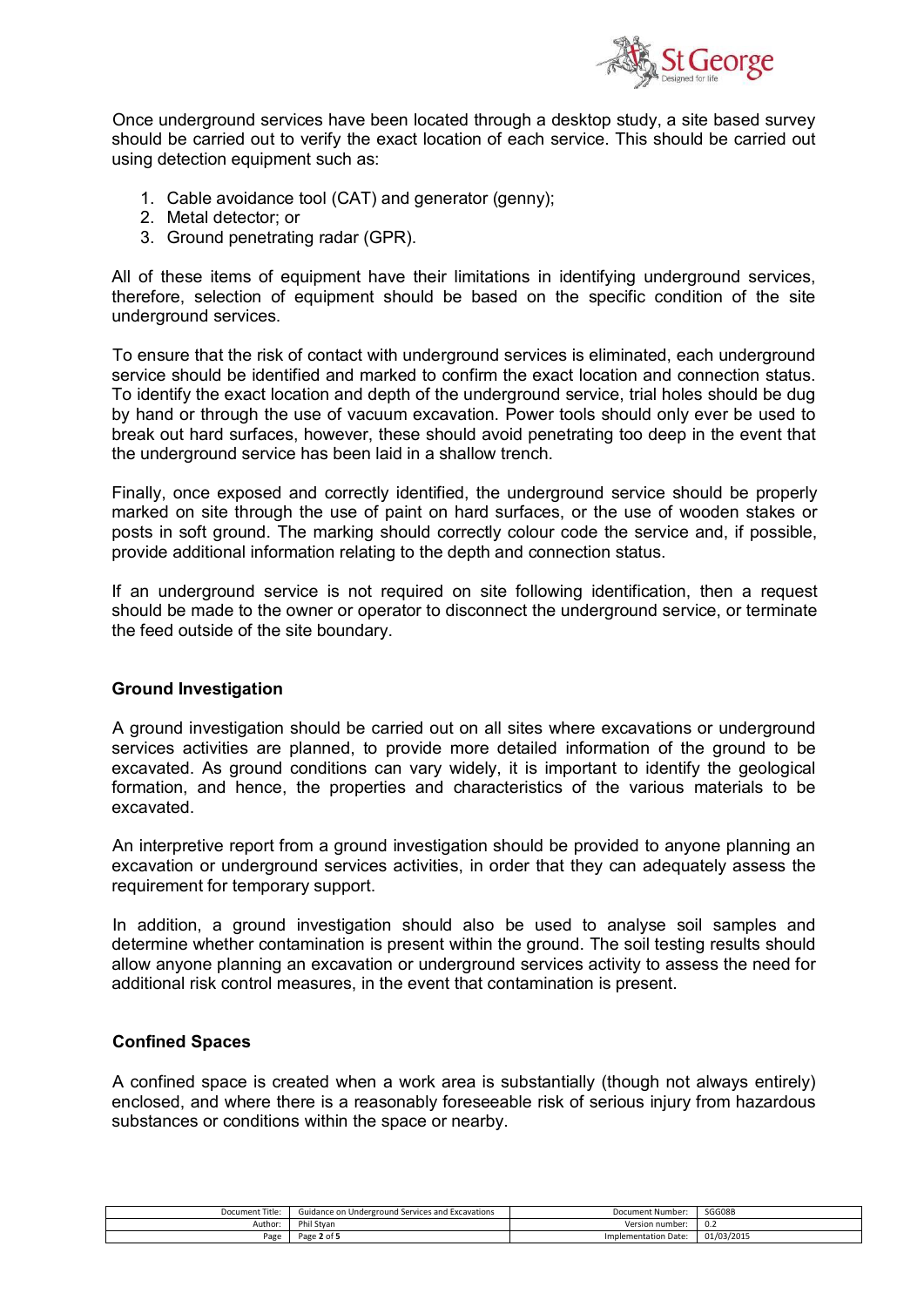

All excavations should be assessed for the potential for confined spaces working, either due to existing environmental hazards, or those that may be introduced as part a work activity. Particular soil types such as chalk can create hazardous gases, and exhaust gases generated from nearby plant or vehicles can seep into the excavation, creating a confined space.

It is essential that a thorough assessment is carried out for excavation works and underground services, and consideration should be given to the following enclosed spaces:

- 1. Tunnels;
- 2. Boreholes;
- 3. Bored piles;
- 4. Manholes;
- 5. Shafts;
- 6. Sumps;
- 7. Inspection pits; and
- 8. Cofferdams.

Consideration should also be given to the following hazards:

- 1. Flammable substances;
- 2. Oxygen enrichment;
- 3. Oxygen deficiency;
- 4. Toxic gases, fumes or vapour;
- 5. Ingress of liquids;
- 6. Free flowing solids; and
- 7. Excessive heat.

#### **Temporary Works**

Excavations are items of temporary works as they enable construction of, and provide support to, the works and as such all excavations are subject to the temporary works requirements. This means that a design brief, design and design check should be carried out on all excavations, and that the excavation is identified on the temporary works register.

All types of excavation sides and support are subject to temporary works, whether they are a designed batter or stepped excavation, or whether they are a proprietary support solution such as a trench box or sheet piling.

#### **Proprietary Supports Systems**

Proprietary support systems can be used to provide safe excavations, where the footprint of the site does not allow a suitable angle of repose on a batter, or a sufficiently stepped side to be created. The proprietary support system should be designed and checked under the temporary works process, even though the equipment is likely to have a standardised design specification.

A safe system of work should be developed and implemented for the installation, use and removal of the proprietary support system.

| Document Title: | Guidance on Underground Services and Excavations | Document Number:            | SGG08B     |
|-----------------|--------------------------------------------------|-----------------------------|------------|
| Author:         | Phil Stvan                                       | Version number:             | v.z        |
| Page            | . of F<br>$D \cap \cap \cap$<br>ass              | <b>Implementation Date:</b> | 01/03/2015 |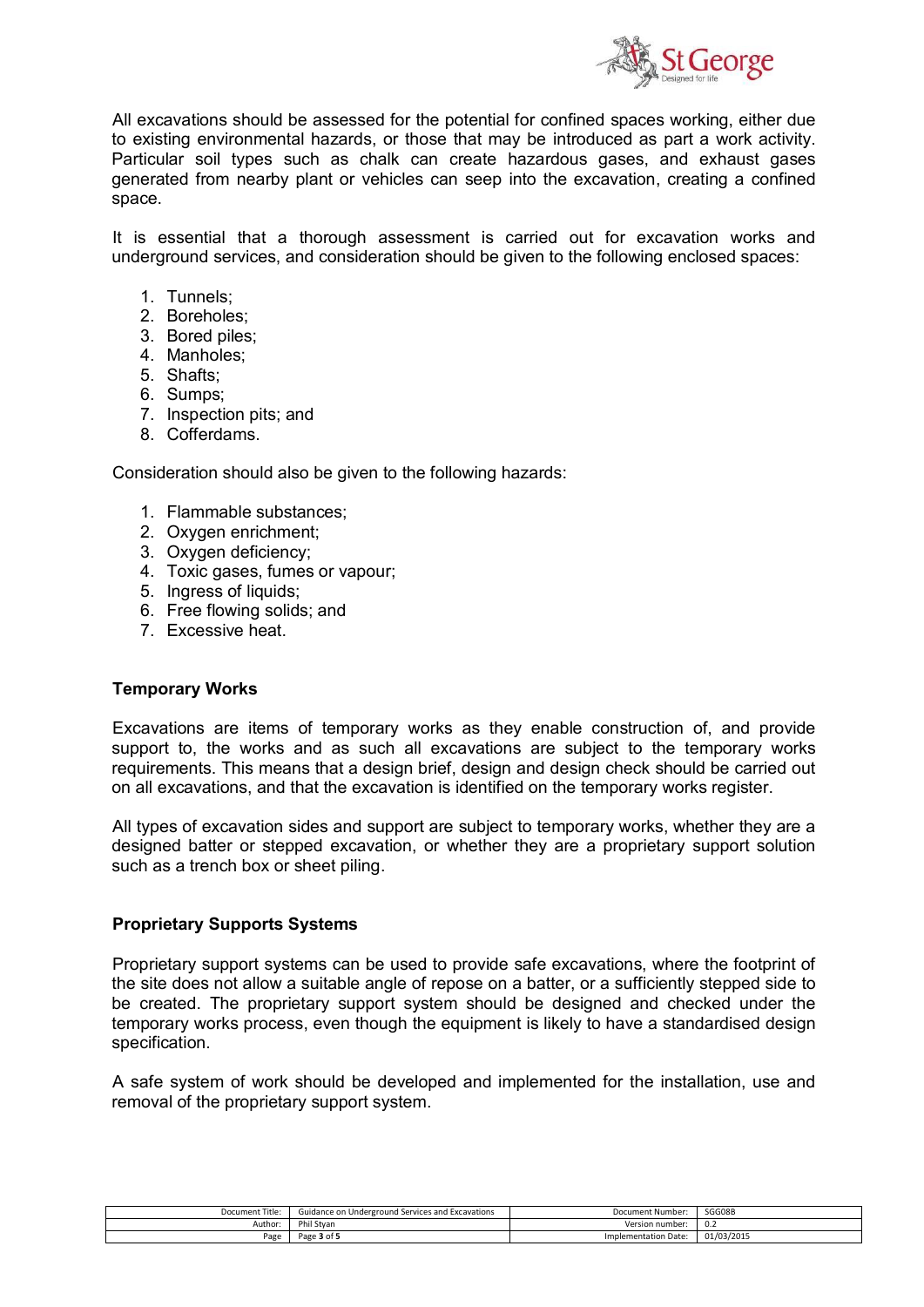

### **Battered and Stepped Excavations**

Providing that the footprint of the site allows a suitable angle of repose to be constructed, an excavation can be battered back to provide a safe working environment. The angle of repose is important in providing stability to the excavation, therefore, the angle must be designed and calculated by an engineer based on the known ground material. Certain conditions may affect the angle, such as wet weather, and these should be taken into account when the excavation sides are designed.

If the footprint of the site does not permit a sufficient angle of repose, then it may be possible to step the sides of an excavation. The depth and height of the steps should be designed and calculated by an engineer based on the known ground material.

#### **Means of Access**

Safe means of access to and egress from an excavation must be provided, and consideration should be given to means of escape in the event of an emergency. Ideally, safe means of access should be provided by a staircase, rather than ladder, and should only be installed once the excavation sides have adequate support.

If ladder access is to be installed, then it should be sited on a firm level base, secured to prevent movement, and extend above the landing place by 1 metre. In large excavations, two forms of ladder access should be used to provide alternative means of escape in the event of an emergency.

### **Edge Protection**

Edge protection should be provided around the perimeter of every excavation, were there is a foreseeable risk that someone may fall into the excavation. Edge protection should be provided in the form of physically robust barriers, such as tube and fitting scaffold or proprietary crowd barriers. Edge protection should be located at least one metre back from the excavation, so that the stability of the excavation sides are not affected.

Where an excavation is supported by a proprietary system, then the edge protection system shall be compatible with the proprietary system. It may be possible to oversize trench boxes or sheet piling, or to install guardrails onto the proprietary, however, the top guardrail should be one metre from ground level.

Where vehicles require access in close proximity to the excavation then barriers or stop blocks, such as baulk timbers, should be installed to prevent vehicles and plant from surcharging the excavation. In addition to the physical barrier, suitable signage should be erected, warning of the danger of surcharging.

Any material that is excavated should be stored a safe distance from the excavation, again to prevent surcharging. A safe distance from the edge of the excavation is generally deemed to be equal, or more than, the depth of the excavation.

| Document Title:     | Guidance on Underground Services and Excavations | Document Number:     | SGG08B          |
|---------------------|--------------------------------------------------|----------------------|-----------------|
| Author <sup>®</sup> | Phil S<br>Stvan                                  | Version number:      | $v.\mathcal{L}$ |
| Page                | Page<br>. 4 of F                                 | Implementation Date: | 01/03/2015      |